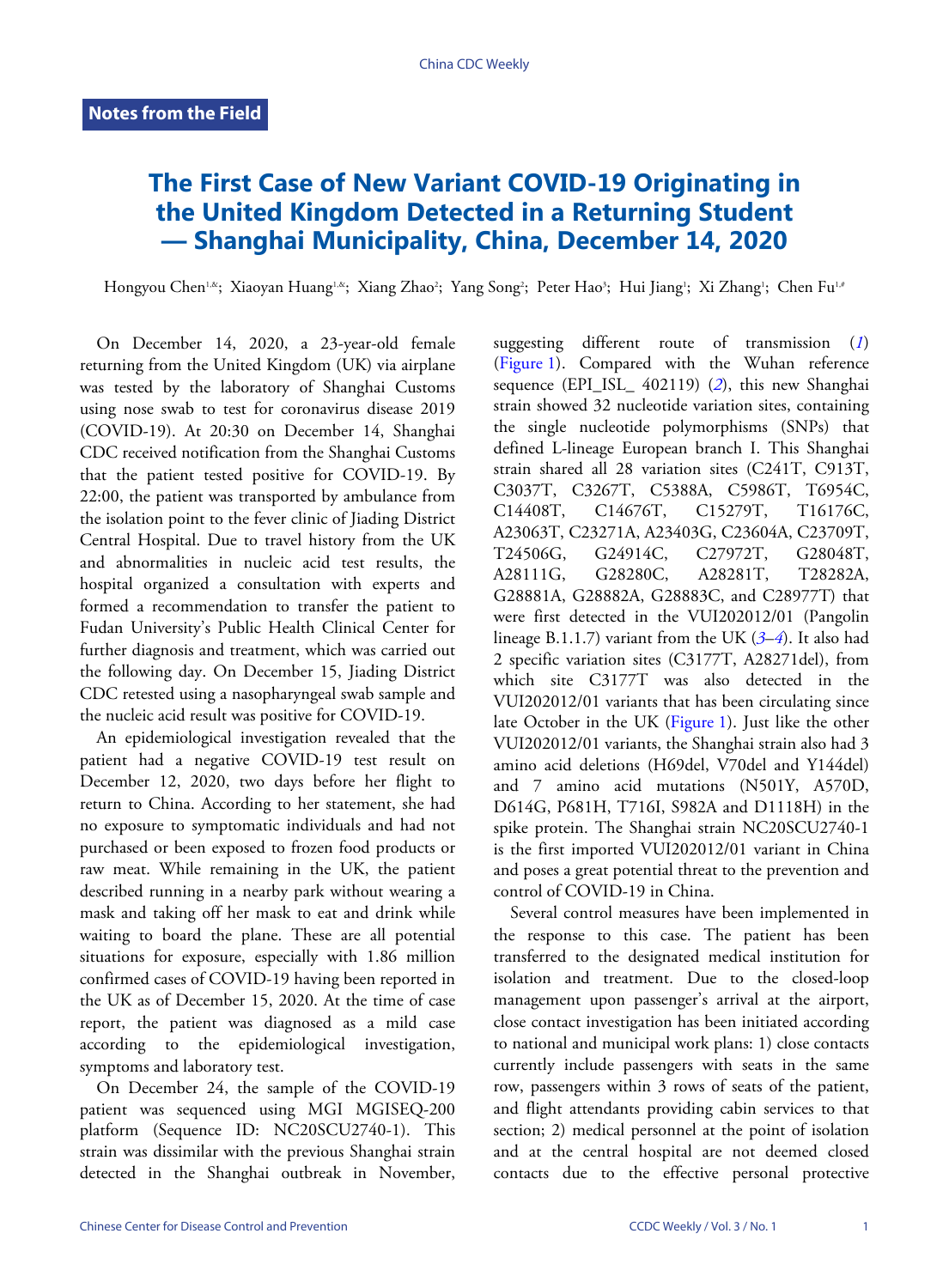## China CDC Weekly

<span id="page-1-0"></span>

FIGURE 1. Phylogenetic tree based on the full-length genome sequences of the COVID-19 virus.

The VUI-202012/01 variants are highlighted in dark green and the first imported VUI-202012/01 variant of China detected in Shanghai is indicated by a red dot. The strains associated with specific outbreaks in China are as follows: Manzhouli City (burgundy/darker red); Shanghai Municipality in November (red); Kashgar Prefecture (yellow); Urumchi City (blue); Beijing Municipality Xinfadi Wholesale Market (light green); northeastern China including Heilongjiang Province (pink) and Shulan (orange) related to imported cases; Dalian City (brown); Wuhan City in December 2019 (dark gray). The S(A)- or L(B) lineage and sublineages of the COVID-19 virus were marked and colored on the right.